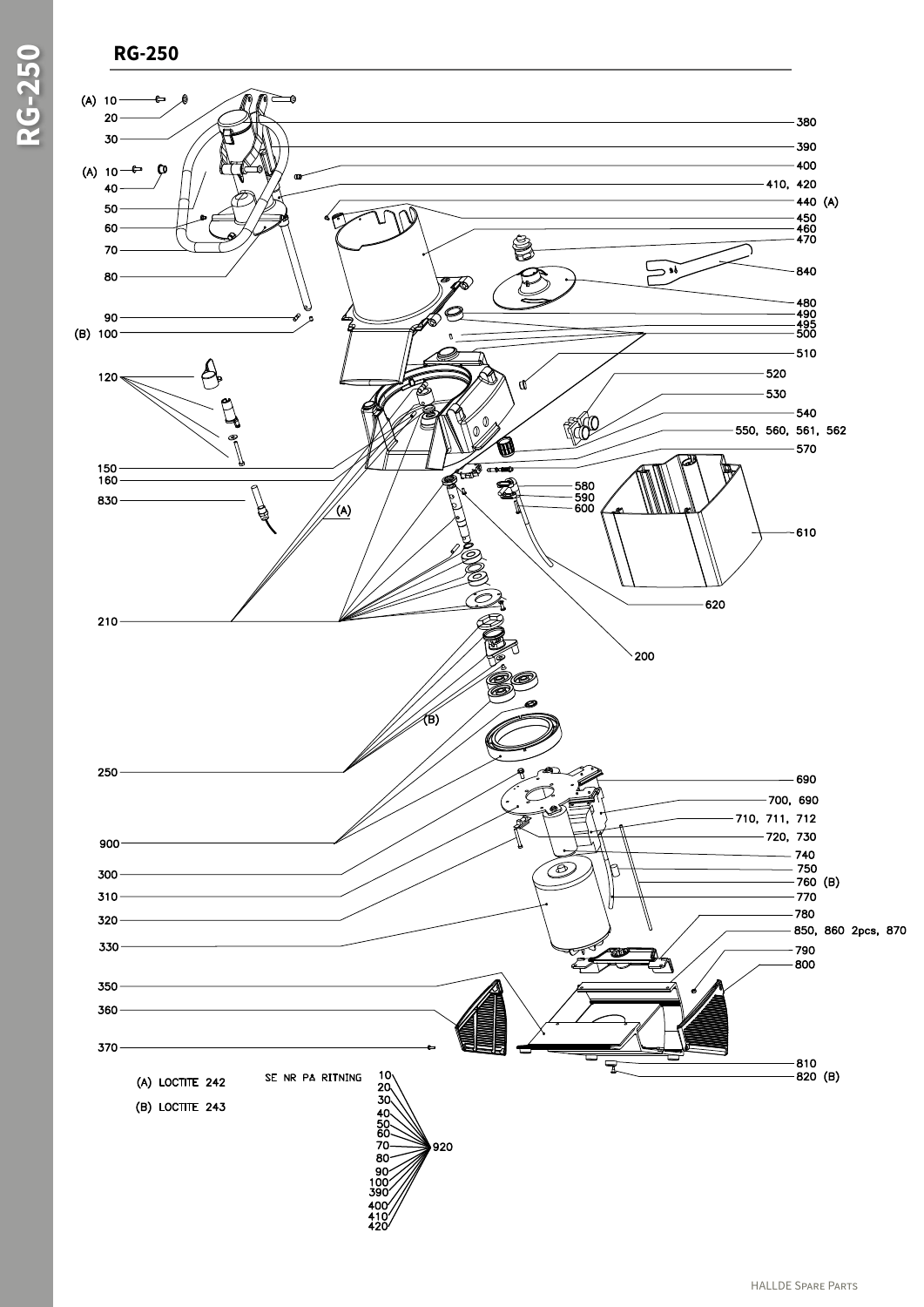## **RG-250**

| No. on drawing | Item No. | Description                                             | Pcs            |
|----------------|----------|---------------------------------------------------------|----------------|
| 10             | 25190    | Screw                                                   | 2              |
| 20             | 10642    | Washer, plasitc 18/10,5X1,5                             | 2              |
| 30             | 25162    | Shaft L=45                                              | 1              |
| 40             | 25181    | Bushing 19/14-10,2                                      | 2              |
| 50             | 25189    | Shaft L=56                                              | 1              |
| 60             | 33305    | Slide knob dia. 10X4                                    | 3              |
| 70             | 25155    | Pusher handle                                           | 1              |
| 80             | 25102    | Feeder plate incl. shaft                                | 1              |
| 90             | 25159    | Pin, 6MM                                                | 1              |
| 100            | 14833    | Lock screw                                              | 1              |
| 120            | 1406     | Locking handle kompl.                                   | 1              |
| 150            | 3152     | Carrier pin for ejector plate                           | 2              |
| 160            | 10262    | Seal ring V-18S                                         | 1              |
| 200            | 10259    | Rubber seal washer 18X30X7                              | 1              |
| 210            | 1402     | Knife shaft kompl RG-200/ RG-250                        | 1              |
| 250            | 1403     | Brake kompl. RG-100/200/250.                            | 1              |
| 300            | 14521    | Screw M6S M6X12H                                        | 4              |
| 310            | 25149    | Plate, motor                                            | 1              |
| 320            | 14353    | Screw MRT M5X40                                         | 4              |
| 330            | 15760    | MOTOR 220-230 1 60                                      | 1              |
| 330            | 15757    | MOTOR 110-120 1 50/60                                   | 1              |
| 330            | 15759    | MOTOR 230/400 3 50, 440 60                              | 1              |
| 350            | 25140    | Base                                                    | 1              |
| 360            | 25146    | Louver, left                                            | 1              |
| 370            | 14622    | Screw RTK ST3.5X13 A2 70                                | 6              |
|                |          |                                                         |                |
| 380            | 25180    | Pestle                                                  | 1              |
| 390<br>400     | 25160    | Link                                                    | 1<br>2         |
|                | 25191    | Screw for link system                                   |                |
| 410            | 25161    | sleeve for link system                                  | 1              |
| 420            | 25182    | Bushing 18-15,3                                         | 2              |
| 440            | 14223    | Screw MKFS M4X 10 A2 70                                 | 1              |
| 450            | 25177    | Support, piston                                         | 1              |
| 460            | 25106    | Feed cylinder compl.                                    | 1              |
| 470            | 1172     | Decoring device                                         | 1              |
| 480            | 25153    | Ejector plate                                           | 1              |
| 490            | 25183    | Bushing 37/33-26,4                                      | 1              |
| 495            | 14881    | Rivet KDS 2X4,5                                         | 1              |
| 500            | 1404     | Knife chamber RG-250                                    | 1              |
| 510            | 10455    | Plug IKPT 1715S                                         | 1              |
| 520            | 15657    | Push button o compl.                                    | 1              |
| 530            | 15440    | Push button 1 complete                                  | 1              |
| 540            | 25158    | Guide bushing                                           | 1              |
| 550            | 25145    | Safety switch compl. US                                 | 1              |
| 560            | 14851    | Screw MRT M4X10 A2                                      | 2              |
| 561            | 15565    | Micro switch XGT42C-86-S20Z1                            | 1              |
| 562            | 23227    | Insulating barrier for switch                           | 1              |
| 570            | 25163    | Activator pin compl.                                    | 1              |
| 580            | 15648    | Sleeve 134-002 dia. 12/8                                | 1              |
| 590            | 10589    | Strain relief clamp 55-016-89                           | 2              |
| 600            | 14336    | Screw MRT-H M4X25 A2 70                                 | $\overline{a}$ |
| 610            | 25137    | Machine housing compl.                                  | 1              |
| 620            | 15147    | Supply cord CB 1 phase RG-100/200/250/350/VCB-61/VCM-41 | 1              |
| 620            | 15142    | Supply cord CB 3 phse                                   | 1              |
| 620            | 15377    | Supply cord BS/2.5MS UK                                 | 1              |
| 620            | 15208    | Supply cord SJT3X14 AWG, US                             | 1              |
| 690            | 15810    | Contactor 11BG0610A230                                  | 4              |